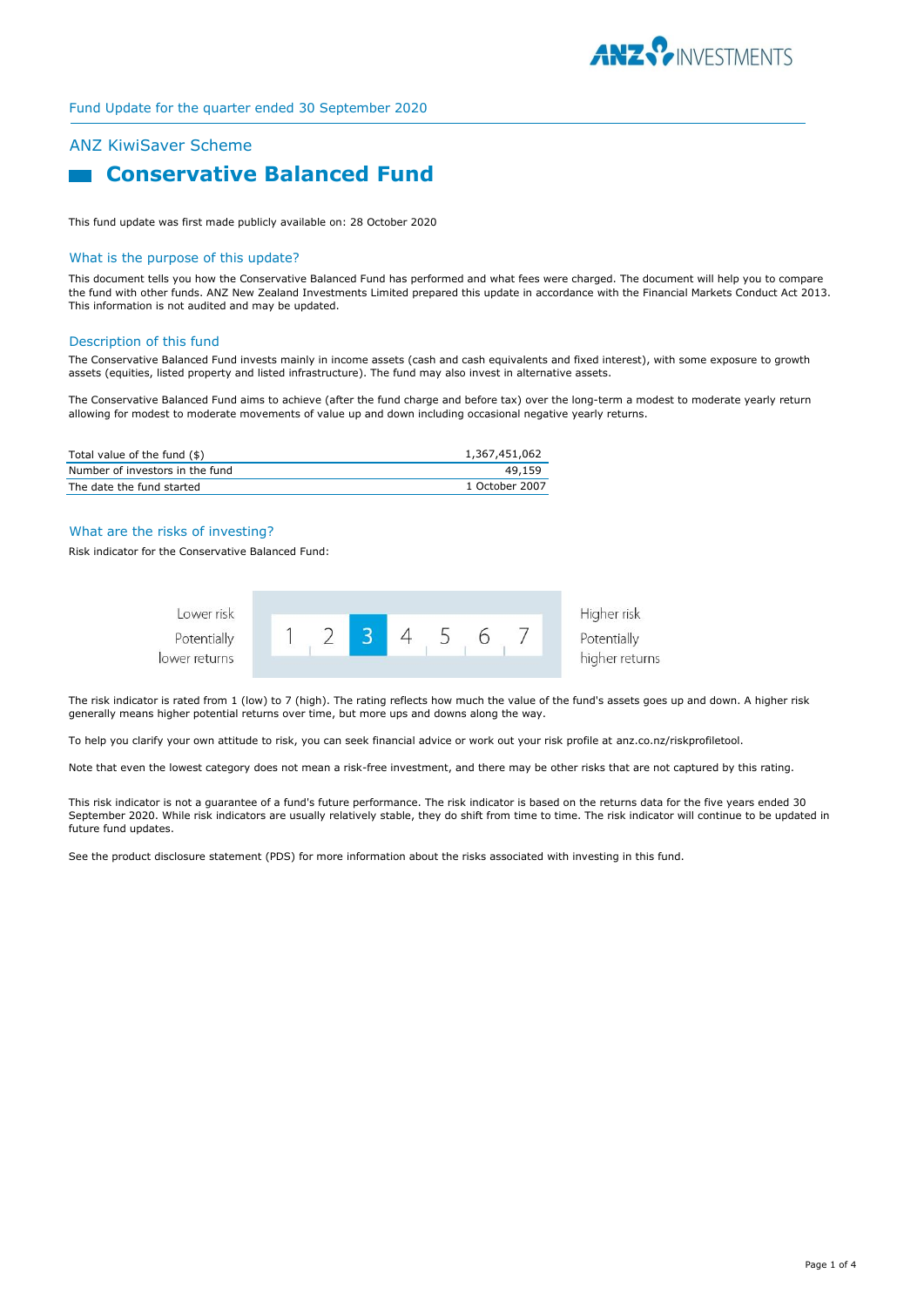## How has the fund performed?

|                                               | Average over past<br>five years | Past year |
|-----------------------------------------------|---------------------------------|-----------|
| Annual return                                 |                                 |           |
| (after deductions for charges and tax)        | 4.77%                           | $3.12\%$  |
| <b>Annual return</b>                          |                                 |           |
| (after deductions for charges but before tax) | 5.92%                           | 4.46%     |
| Market index annual return                    |                                 |           |
| (reflects no deduction for charges and tax)   | $6.68\%$                        | 3.88%     |

The market index annual return is calculated using the target investment mix and the indices of each asset class.

Additional information about the market index is available in the statement of investment policy and objectives on the offer register at www.discloseregister.companiesoffice.govt.nz.



## **Annual return graph**

This shows the return after fund charges and tax for each of the last 10 years ending 31 March. The last bar shows the average annual return for the last 10 years, up to 30 September 2020.

**Important:** This does not tell you how the fund will perform in the future.

Returns in this update are after tax at the highest prescribed investor rate (PIR) of tax for an individual New Zealand resident. Your tax may be lower.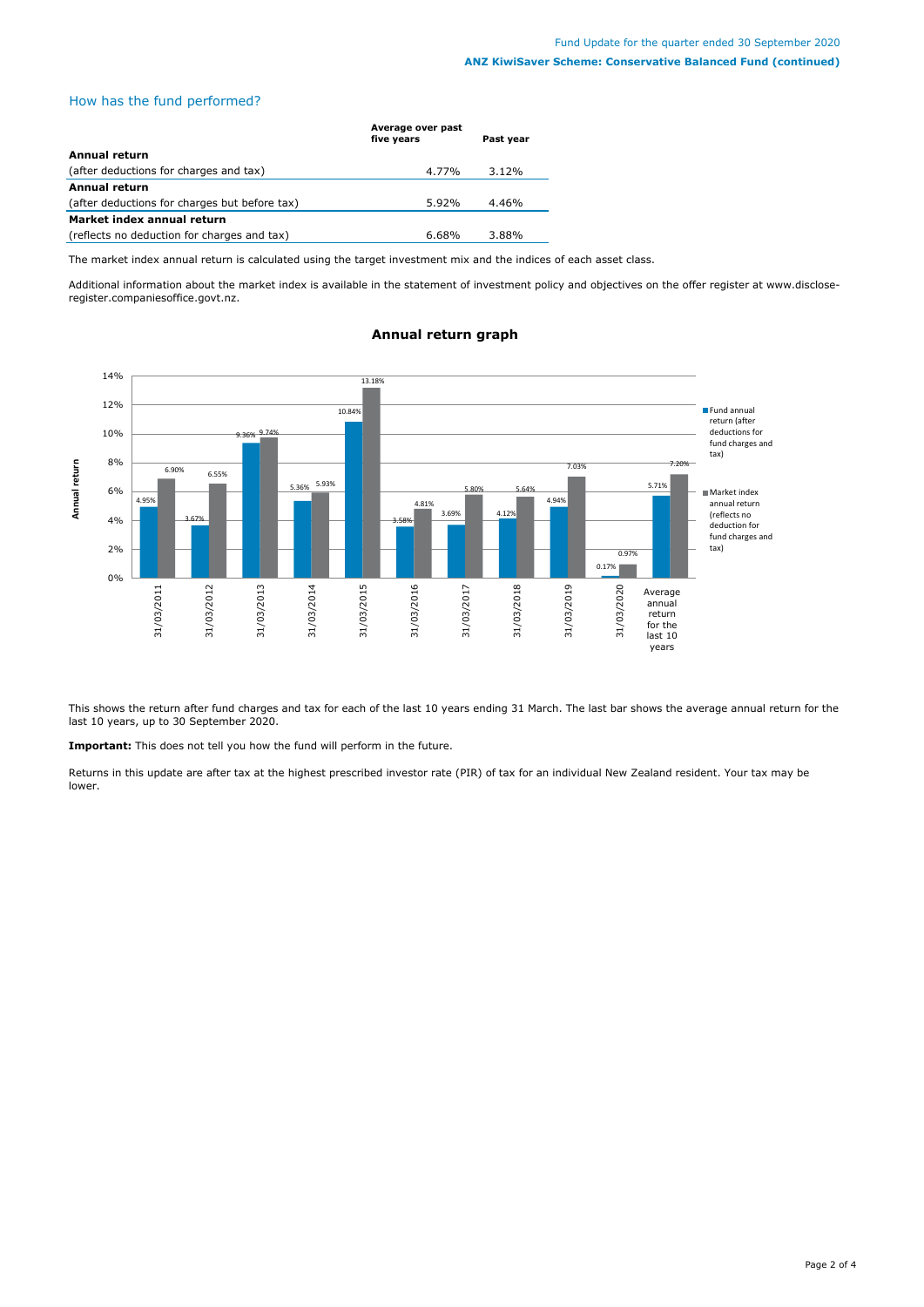## What fees are investors charged?

Investors in the Conservative Balanced Fund are charged fund charges. In the year to 31 March 2020 these were:

|                                                    | % of net asset value          |
|----------------------------------------------------|-------------------------------|
| Total fund charges <sup>1</sup>                    | $0.91\%$                      |
| Which are made up of:                              |                               |
| <b>Total management and administration charges</b> | $0.91\%$                      |
| Including:                                         |                               |
| Manager's basic fee                                | 0.85%                         |
| Other management and administration charges        | $0.06\%$                      |
| <b>Total performance based fees</b>                | $0.00\%$                      |
|                                                    | Dollar amount per<br>investor |
| <b>Other charges</b>                               |                               |
| Membership fee <sup>2</sup>                        | \$18                          |

Investors are not currently charged individual action fees for specific actions or decisions (for example, for withdrawing from or switching funds). See the PDS for more information about Scheme fees.

Small differences in fees and charges can have a big impact on your investment over the long term.

## Example of how this applies to an investor

Sarah had \$10,000 in the fund at the start of the year and did not make any further contributions. At the end of the year, Sarah received a return after fund charges were deducted of \$312 (that is 3.12% of her inital \$10,000). Sarah also paid \$18 in other charges. This gives Sarah a total gain after tax of \$294 for the year.

## What does the fund invest in?

# **Actual investment mix<sup>3</sup> Target investment mix<sup>3</sup>**

This shows the types of assets that the fund invests in. This shows the mix of assets that the fund generally intends to invest in.